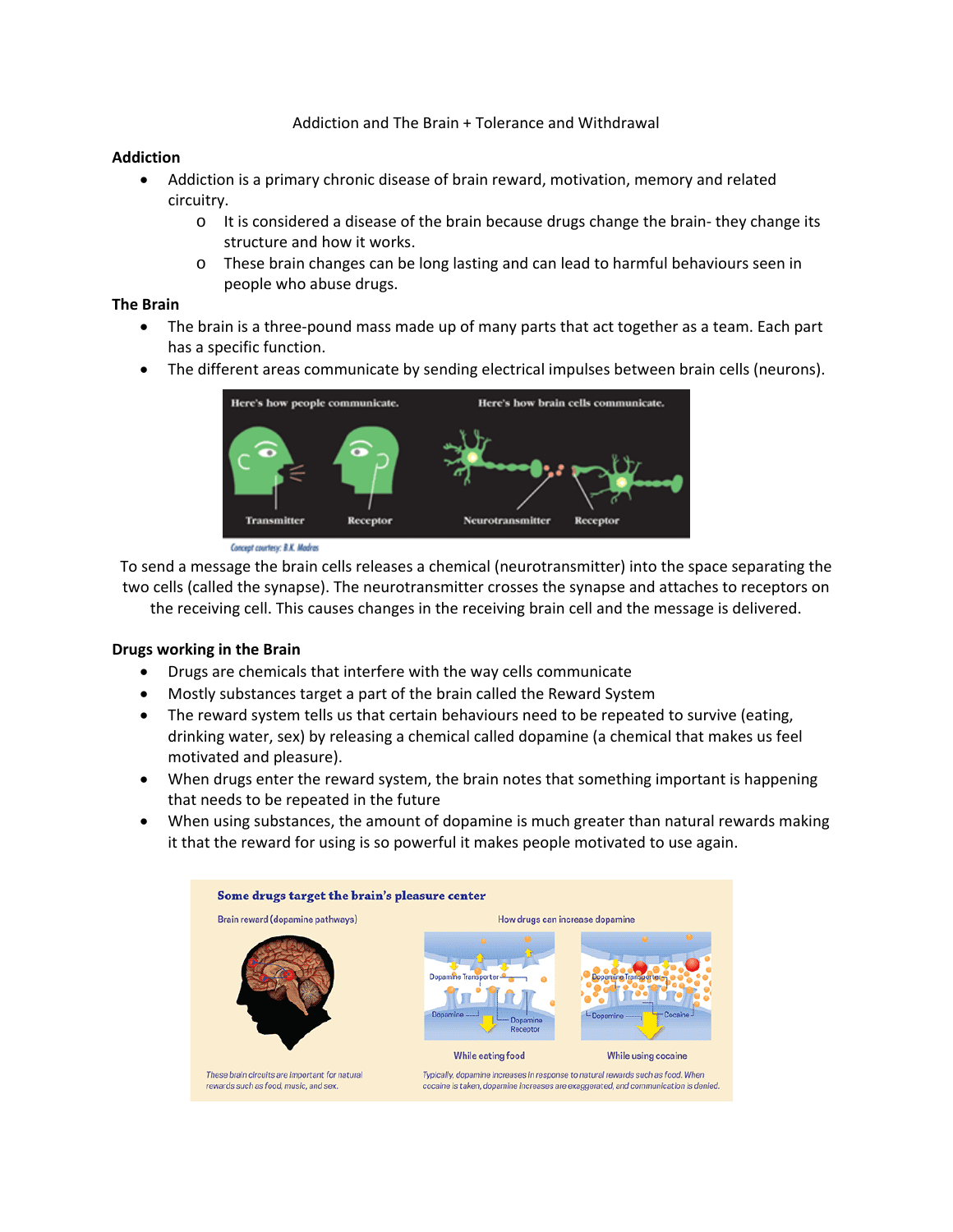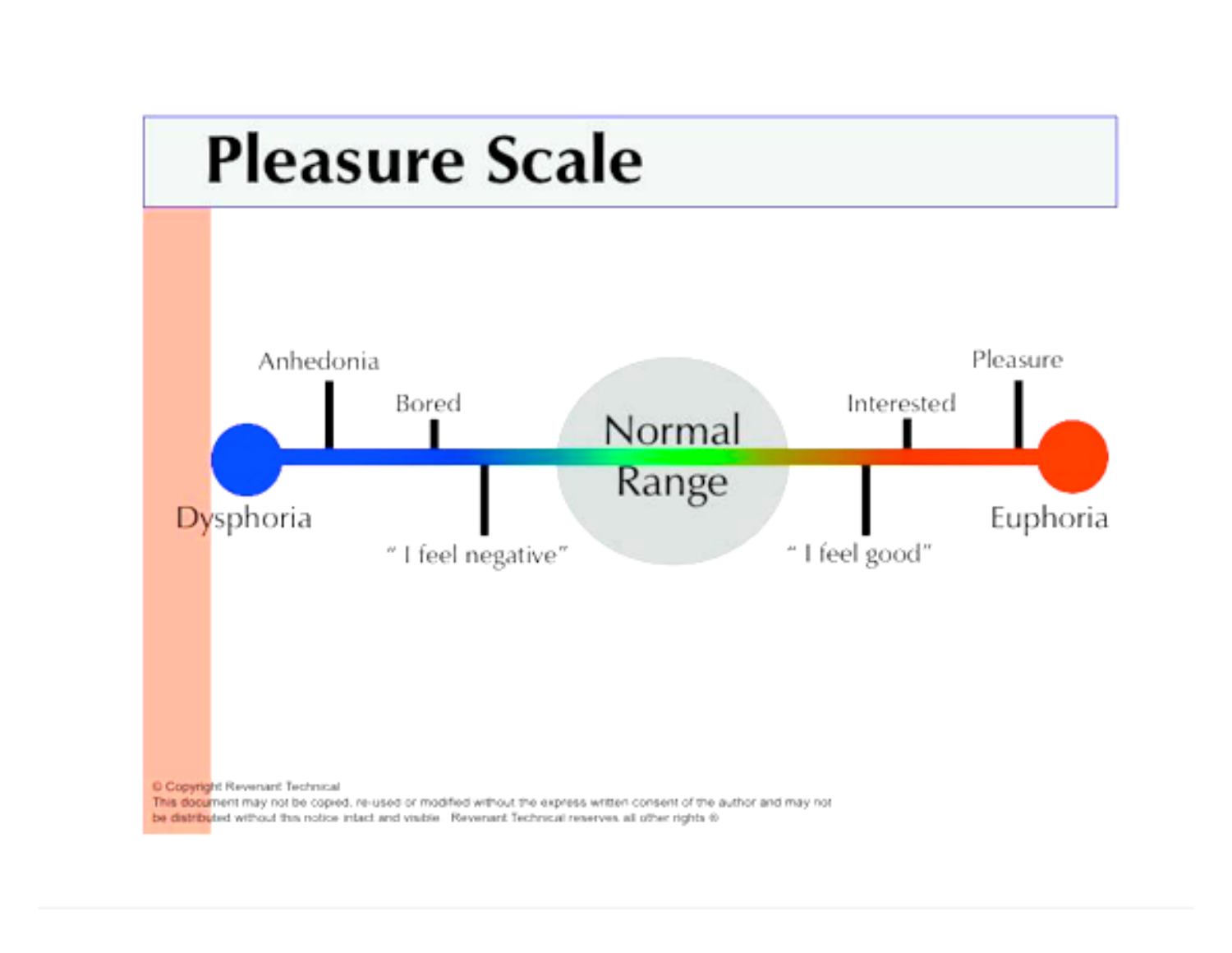

# Increasing Loss of Control

# Increasing Boredom when Sober

Copyright Revenant Technical

This document may not be copied, re-used or modified without the express written consent of the author and may not be distributed without this notice intact and visible. Revenant Technical reserves all other rights 6: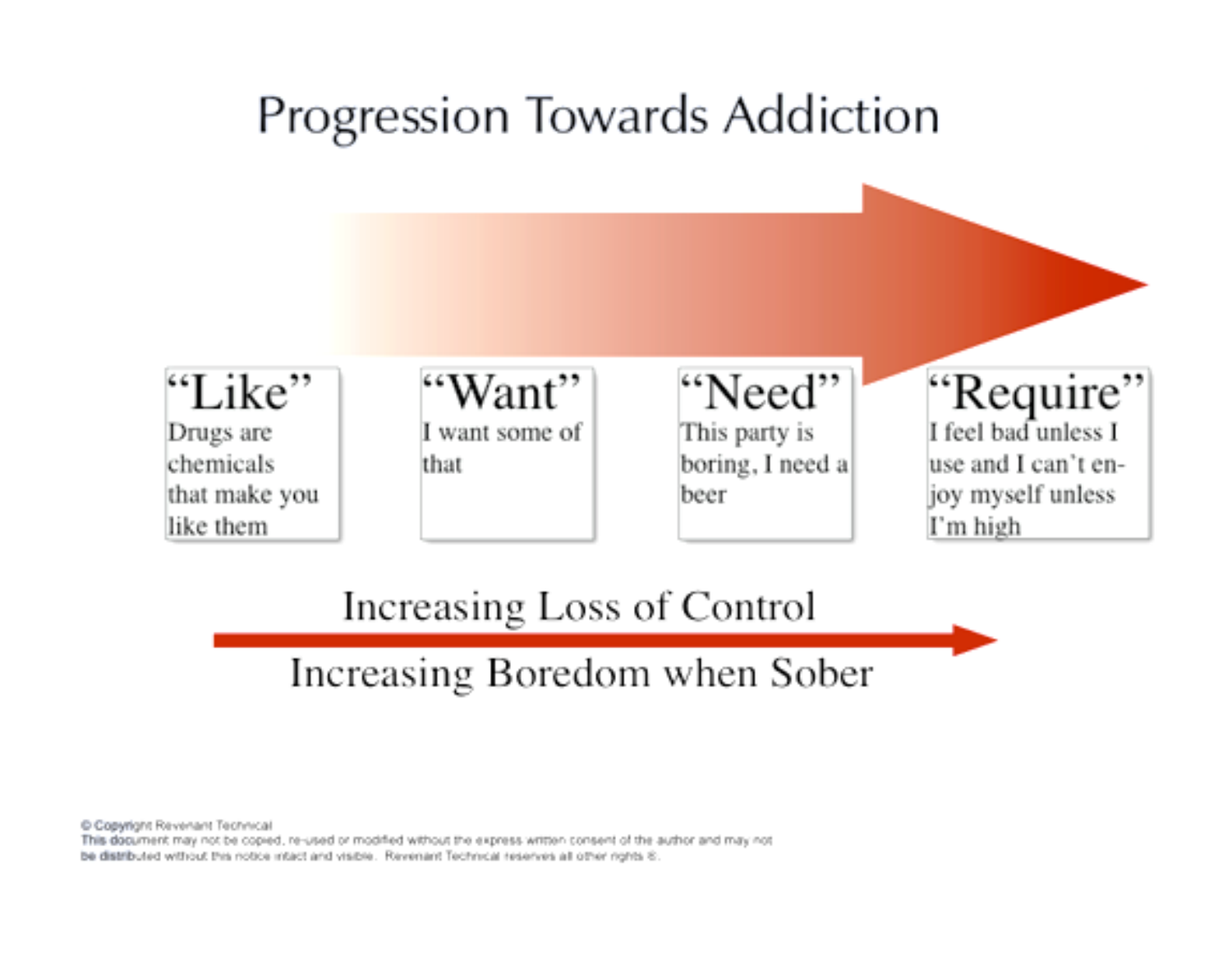# Dependency on Alcohol and Other Drugs: Some Basic Terms

These words are often used when talking about dependency in alcohol and other drugs. For each word, think if an example (perhaps of something that has happened to you) of what this means to you.

| <b>Acquired Tolerance</b>       | The body adapts to a certain level of<br>substance use                                                                  |
|---------------------------------|-------------------------------------------------------------------------------------------------------------------------|
| <b>Reverse Tolerance</b>        | The body loses its ability to break down a<br>substance                                                                 |
| <b>Cross Tolerance</b>          | By developing a tolerance to one drug, a<br>person develops a tolerance to all drugs<br>in that class.                  |
| Withdrawal                      | The body reacts or shows symptoms of<br>physical and/or mental distress because<br>of the absence of the substance      |
| <b>Physical Dependency</b>      | The body develops a tolerance to the<br>substance and shows symptoms of<br>withdrawal when the substance is not<br>used |
| <b>Psychological Dependency</b> | The belief that you need to use a<br>substance to function.                                                             |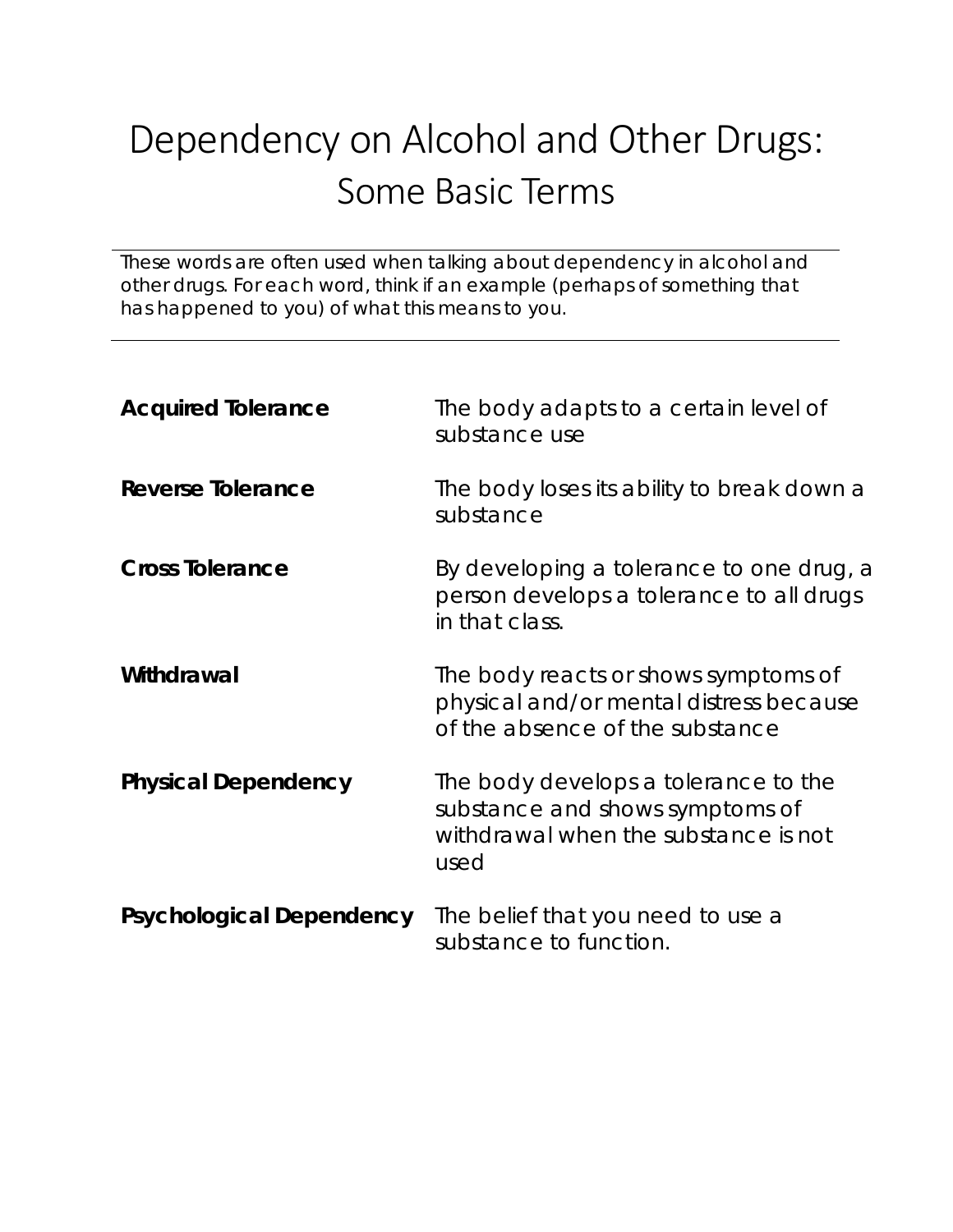# **Classifications of Drugs**

| <b>Drug Class</b>                                                  | <b>Effects</b>                                                                                                                                                                       | Examples                                                                                                                                                                                                                 |
|--------------------------------------------------------------------|--------------------------------------------------------------------------------------------------------------------------------------------------------------------------------------|--------------------------------------------------------------------------------------------------------------------------------------------------------------------------------------------------------------------------|
| <b>Depressants</b><br>(Downers)                                    | Slow Down the<br>$\bullet$<br><b>Central Nervous</b><br>System (CNS)<br>Relaxed, less aware<br>of the environment                                                                    | Alcohol<br>$\bullet$<br><b>Barbiturates</b><br><b>Solvents and Aerosols</b><br>$\bullet$<br>Benzodiazepines (Valium,<br>$\bullet$<br>Clonazepam, lorazepam)<br><b>General Anaesthesia</b><br>$\bullet$<br>Antihistamines |
| <b>Opiates</b><br>(Downers and/or<br>Painkillers)                  | Slow down the CNS<br>$\bullet$<br>Pain relief<br>$\bullet$<br>Cough suppressant<br>$\bullet$                                                                                         | Heroin<br>$\bullet$<br>Morphine<br>$\bullet$<br>Codeine<br>$\bullet$<br>Demerol<br>$\bullet$<br>Percodan/Percocet<br>$\bullet$<br>Talwin<br>$\bullet$<br>Dilaudid<br>Methadone                                           |
| <b>Stimulants</b><br>(Uppers)                                      | Increased activity of<br>$\bullet$<br><b>CNS</b><br>Increased energy,<br>elevated mood,<br>postponement of<br>fatigue, reduction in<br>appetite                                      | Amphetamine<br>$\bullet$<br>Methamphetamine<br>$\bullet$<br>Cocaine/Crack<br>$\bullet$<br>Caffeine<br><b>Nicotine</b><br>$\bullet$                                                                                       |
| Hallucinogens<br>(Mixer-uppers)                                    | Profound effects on<br>$\bullet$<br>perception, the way<br>the user sees, hears<br>and feels things.<br>May effect thinking<br>$\bullet$<br>and moods                                | LSD (acid)<br>$\bullet$<br>Psilocybin<br>$\bullet$<br>Mescaline<br>$\bullet$<br><b>MDA</b><br>$\bullet$<br><b>PCP</b><br>$\bullet$<br>Cannabis<br>$\bullet$                                                              |
| Psychotherapeutic<br>medicines for Psychiatric<br><b>Disorders</b> | Used in the medical<br>$\bullet$<br>treatment of specific<br>psychiatric disorders.<br>Unpleasant effects in<br>$\bullet$<br>people without the<br>disorder, and not<br>often abused | Antidepressants<br>$\bullet$<br>Prozac, Zoloft,<br>O<br>amitriptyline, lithium<br>carbonate)<br>Antipsychotics<br>$\bullet$<br>Chlorpromazine,<br>Haloperidol,<br>Olanzapine)                                            |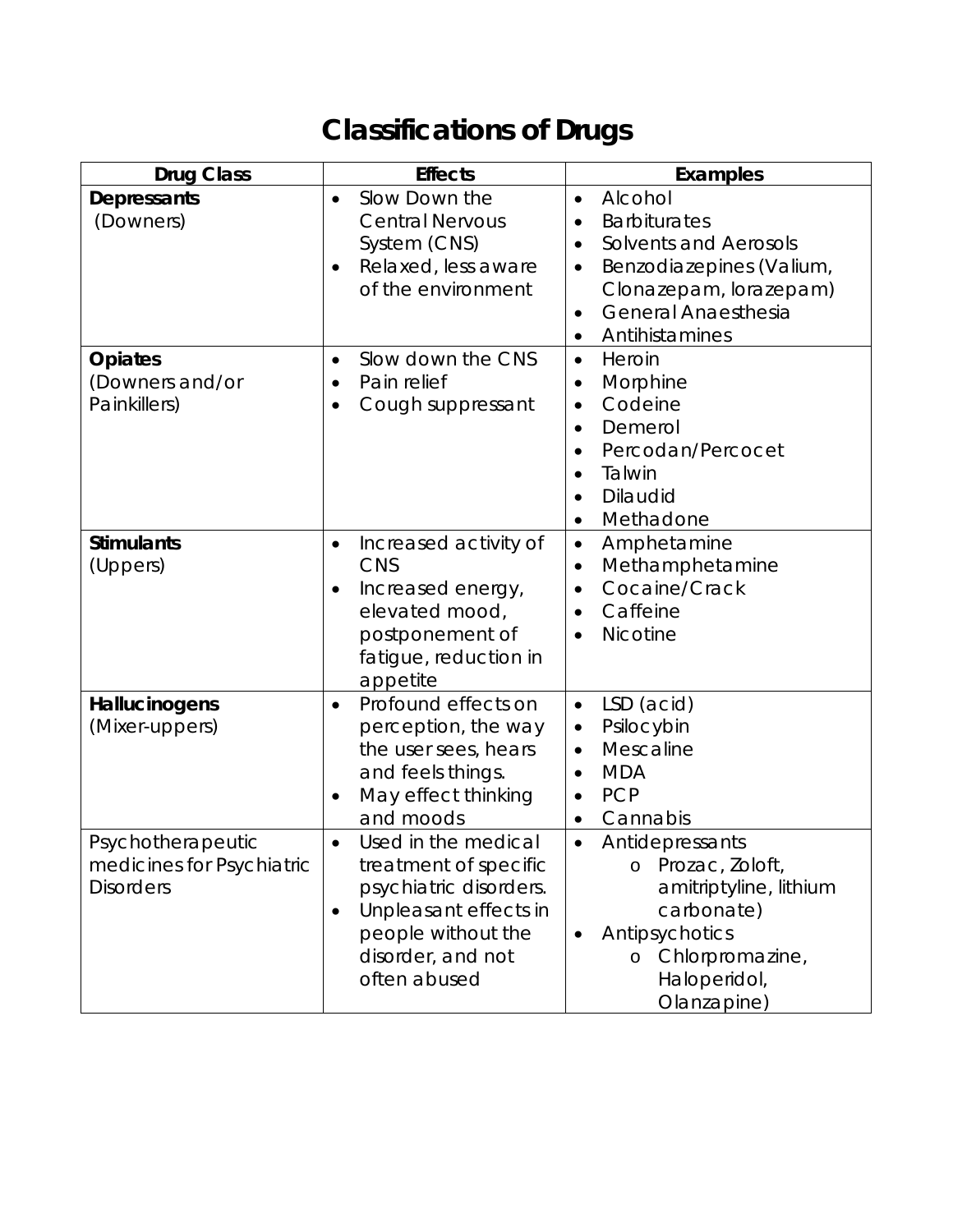## Post Acute Withdrawal Symptoms (PAWS)

PAWS are the withdrawal symptoms that occur after the acute phase of withdrawal is over.

Recovery causes stress. Stress makes withdrawal symptoms worse. These grow to a peak 3-6 months after abstinence. Recovery form nervous system damage takes 6-24 months.

#### **Symptoms of PAWS**

#### **1. Difficulty Thinking Clearly**

o Trouble solving usually simple problems because of rigid, repetitive thinking, difficulty concentrating, and difficulty with abstract reasoning.

## **2. Difficulty Managing Feelings and Emotions**

o Often over-reacts emotionally (feels too much), becomes emotionally numb (feels too little), or develops feelings for no reason at all (feels the wrong thing). These problems are often frightening and cause the person to believe that he or she might be crazy or have an emotional problem.

#### **3. Memory Problems**

o Difficulty remembering new things, and when under stress can't remember important things or information previously known.

## **4. Difficulty in Recognizing and Managing Stress**

o Difficulty recognizing stress until it is so severe that he or she can barely function. The person is unable to distinguish between low and high stress, so may over-react to loss/high stress resulting in even higher stress and higher PAWS symptoms.

## **5. Difficulty in Sleeping Restfully**

o Often can't fall asleep easily, sleeps fitfully, has strange dreams and wakes feeling unrested.

## **6. Difficulty with Psychomotor Co-ordination**

o Difficulty with physical co-ordination that results in clumsiness and accident proneness.

Remember all of the above are normal! If you don't understand this, you can feel shame and guilt which produces lower self-esteem and isolation. These can increase stress and lead to higher PAWS symptoms. You need to learn to reduce PAWS when under stress, so as to prevent symptoms or cope with them.